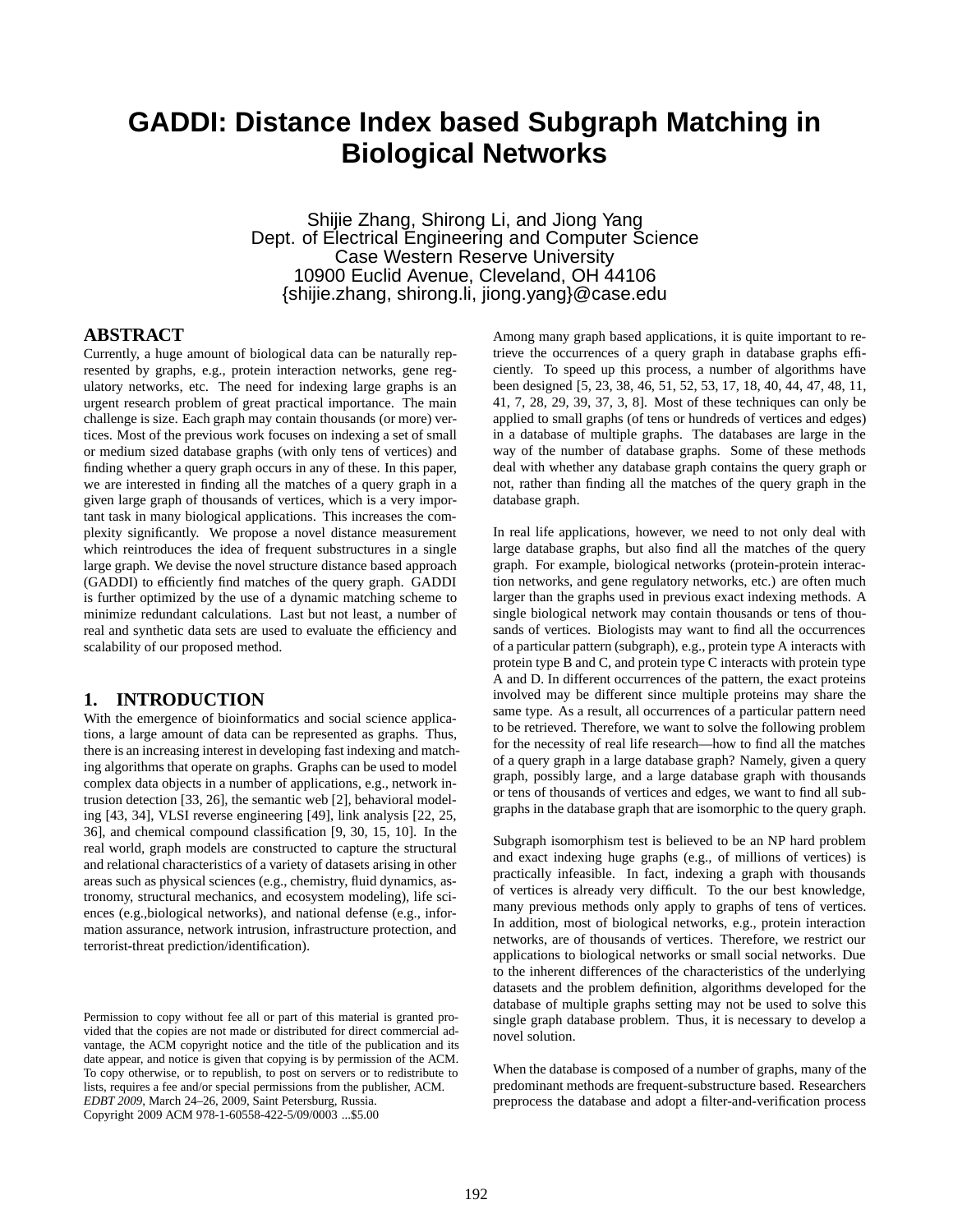to speed up the subgraph search. False positives are removed by a given pruning strategy. Then, a subgraph isomorphism algorithm is performed on each of the remaining candidates to obtain the final results. These methods have proven to be effective and efficient. However, since we have only a single database graph, the old definition of "frequency" cannot apply. The difficulty of defining "frequency" over a single database graph has been addressed by [32, 4, 12]. Furthermore, since the database graph is much larger than the database graphs for which the frequent subgraph mining tools designed, those tools may not work at all. The change of the problem setting requires us to define frequency from a new perspective, and at the same time segment the database graph in a meaningful way.

The inherent difficulty of indexing a single graph of thousands vertices and edges lies in the fact that the subgraph isomorphism is an NP-hard problem. In the traditional database indexing research, the data set size is very large. Thus the goal is to optimize the disk access time. However, in the graph indexing problem setting, the raw graph is not very large, e.g., in the range of megabytes. The computation time to find all occurrences of a subgraph in a graph database is very long. There exist two extreme solutions: (1) Store and index all possible subgraphs of a graph. This is not practically feasible due to the exponential number of possible subgraphs for a graph of thousands edges and nodes, which may require terabyte of storage. (2) Only store the raw database graph. Since the size of the raw database graph is small, it can be easily fit in the main memory. However, the query (matching) time will be very long due to the NP-hard complexity. As a result, we need identify a solution which lies somewhere between these two extremes, that only utilizes an index structure of a reasonable size and can provide efficient query time.

Before providing a solution, we first propose the inequality property, which is the general requirement of any distance based pruning for a matching algorithm. In this paper we present the index structure in the form of distance, because distance is much easier to compute than most substructures which may introduce tedious subgraph isomorphism tests.

Afterwards, we present our index-based method for subgraph matching, called GADDI. GADDI employs a novel graph indexing method, the NDS distance (neighboring discriminating substructure distance). Most existing graph indexing methods only index subgraphs (paths, trees or general subgraphs), which may result in a huge amount of index substructures in addition to the subgraph isomorphism tests. The indexing unit of NDS distance is closely related to a pair of neighboring vertices. The neighborhood concept captures the local graph structure between each pair of vertices, and leads to an index substructure with high pruning power. The number of indexing units is proportional to the number of neighboring vertices in the database, which allows the index to grow in a more controllable pace. To make the index construction process more efficient, we optimize the procedure by using the property of neighboring vertices.

After the part of index construction, we propose an innovative matching algorithm for query process. The algorithm is based on twoway pruning. Any database graph vertex matched to a query graph vertex needs to have some vertices around it in order to meet the inequality property. On the other hand, after a vertex has been matched, we will remove some of its neighboring vertices since they can never be matched. The convenience in employing distances as index structures accelerates the pruning process. Since

we are to find all the matches of the query graph, much of the calculation may be redundant. We incorporate a dynamic matching scheme into our matching algorithm to avoid wasted calculation. The dynamic matching scheme is specifically designed for the purpose of finding all the matches of the query graph.

The main contributions of this paper are as follows:

- 1. We propose GADDI—an index based graph matching algorithm in a single large graph, especially for biological networks. GADDI indexes the NDS distance between pairs of neighboring vertices. It achieves high pruning power and its size scales linearly with the number of neighboring vertex pairs. We introduce an innovative graph matching algorithm, which applies a two-way pruning and incorporates a dynamic matching scheme.
- 2. By applying GADDI to real applications, we show its effectiveness, significant performance improvements over existing methods, and ability to efficiently accomplish query processing in a large database graph.

The remainder of this paper is organized as follows: Related work is presented in Section 2. Section 3 defines the preliminary concepts. Section 4 and 5 describe our indexing mechanism, and the matching algorithm, respectively. Experimental results are presented in Section 6, and the final conclusions are drawn in Section 7.

# **2. RELATED WORK**

We use graphs to model complex data objects in the real world, e.g., chemical compounds, biological networks, images, XML documents and social networks. Due to its wide usage, it is important to organize, access, and analyze graph data efficiently. As a result, graph database research has attracted a large amount of attention from the database and data mining communities, such as subgraph search in a database of multiple graphs [5, 23, 38, 46, 51, 52, 53, 16], approximate subgraph matching [17, 40, 44, 47, 48, 11], frequent subgraph mining [21, 31, 45, 19, 20, 35, 27], and correlation subgraph query[24].

Regarding to the problem studied in this paper, the first category of related research lies in subgraph isomorphism algorithms. Ullmann [41] proposed a subgraph matching algorithm based on a state space search method with backtracking. However, this algorithm is prohibitively expensive for querying against a large database graph. Recently, Cordella [7] proposed a new subgraph isomorphism algorithm for large graphs. These algorithms do not utilize any indexing structures by preprocessing the database graph.

Among many graph based applications, it is quite important to retrieve those database graphs containing the query graph efficiently. This is called a subgraph search problem and is closely related to work in this paper. To speed up the subgraph search, researchers preprocess the database and adopt a filter-and-verification framework. First, false positives are removed by a pruning strategy. Then, a subgraph isomorphism algorithm is performed on each of the remaining candidates to obtain the final results. Many pruning strategies have been proposed, which can be divided into two sub-categories.

The first sub-category is the frequent discriminate substructure based filtering. The approaches in this sub-category apply data mining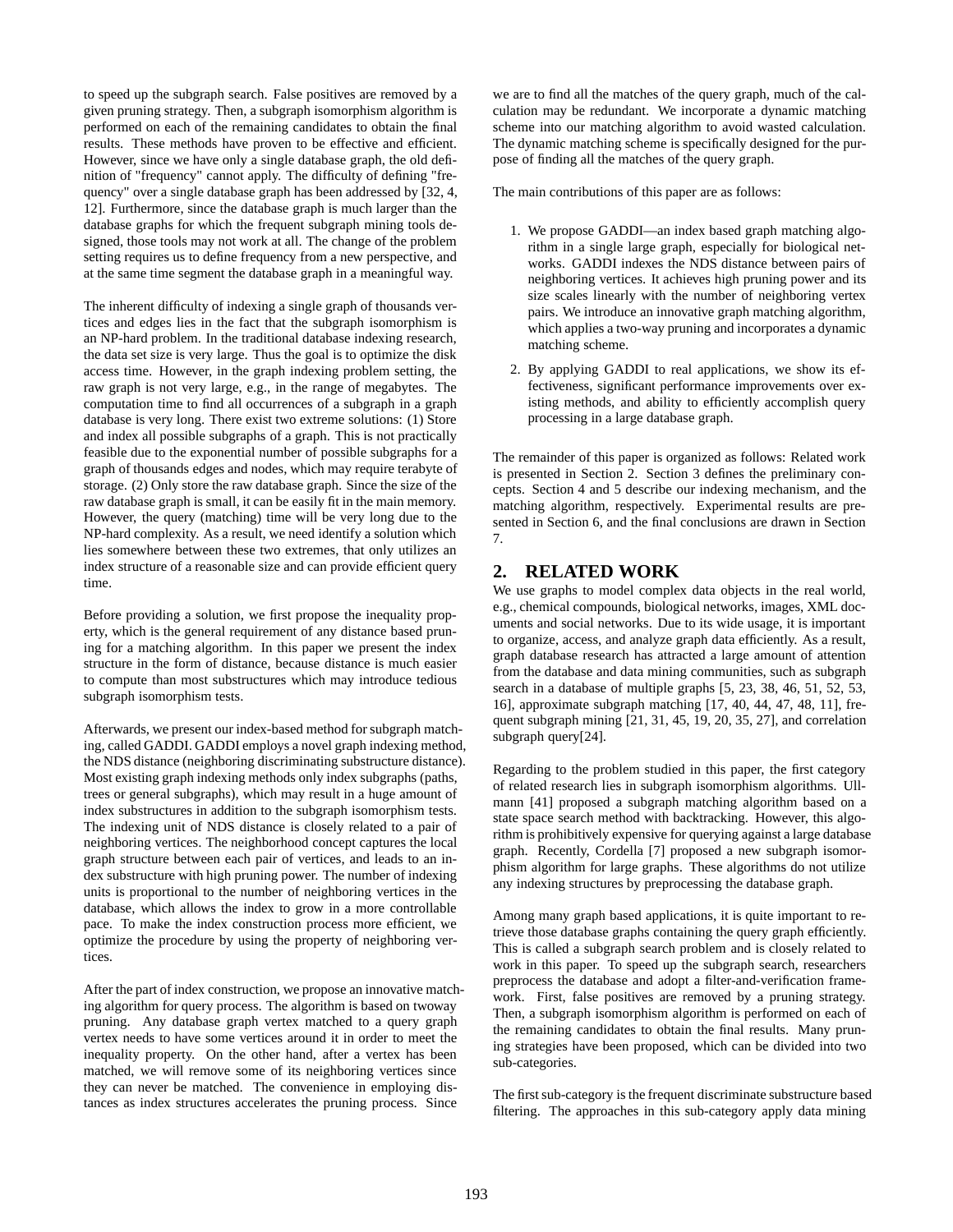techniques to extract some discriminating substructures, then build inverted index for each feature. Query graph Q is denoted as a set of features, the pruning power of which is always dependent on the set of selected features. With the inverted indexes, we can find the complete set of candidates. Many algorithms have been proposed to improve the effectiveness of the selected features, such as gIn $dex[46]$ , TreePi[51], FG-Index[5] and Tree+ $\delta$ [52]. In gIndex, the authors propose a discriminative ratio for features. Only frequent and discriminative subgraphs are chosen as indexed features. In TreePi, due to the manipulation efficiency of trees, frequent and discriminate subtrees are chosen as feature set. The frequent subgraphs and edges are used as indexed features in FG-Index. In Tree+ $\delta$ , the author use frequent free trees and a small number of discriminative subgraphs as indexed features.

The second sub-category is the path, vertex, and neighborhood substructures based filtering, in which no data mining based feature selection is necessary. There are several representative algorithms. In GraphGrep [38, 16], the authors propose to use all paths up to  $maxL$  length as index features. Similarly, GraphGrep also builds inverted index for each path. In Closure-Tree [17], a pseudo subgraph isomorphism test is performed by checking the existence of a semi-perfect match from vertices in the query graph to vertices in a data graph (or graph closure). In TALE [40], an approximate matching method was proposed for large query graphs based on neighborhood units. In [18], the authors introduced a pattern matching method based on a combination of techniques: use of neighborhood subgraphs and profiles, joint reduction of the search space, and optimization of the search order. Since paths, vertices and neighborhood units are less discriminative than the frequent substructures, these algorithms may have less pruning power but better manipulation efficiency.

Most of these techniques only apply to a database of multiple small or medium sized graphs. These databases are large in the sense that they contain many graphs. Many of these methods care more about whether any database graph contains the query graph or not, instead of finding all the matches of the query graph in a given database graph.

Another category of research related to subgraph matching is graph alignment [28, 29, 39, 37, 3, 8]. Instead of matching subgraphs in a large database graph, these methods aimed to align a pair of biological graphs. In the problem studied in this paper, the size of the query graph may be much smaller than that of the database graph. Thus, the graph alignment method may not be directly applicable.

To apply the idea of frequent discriminate substructure based filtering, we need to create a new way to define "frequency" within one large graph. There is some related work in mining frequent subgraphs in a large graph [32, 50, 6, 13, 42]. However, none of them is designed for the acceleration of graph matching.

# **3. PRELIMINARIES**

In this section, we introduce the fundamental definitions used in this paper and give the formal problem statement. We investigate the graph matching methods for undirected and unweighted labeled graphs. Without a loss of generality, it is easy to extend our methods to directed and weighted labeled graphs.

DEFINITION 1. A **labeled graph** G is a five element tuple  $G =$  ${V, E, \Sigma_V, \Sigma_E, L_G}$  *where V is a set of vertices and*  $E \subseteq V \times V$  *is a set of edges.*  $\Sigma_V$  *and*  $\Sigma_E$  *are the sets of vertices and edge labels, respectively. The labeling function* <sup>L</sup>*G defines the mappings*  $V \to \Sigma_V$  *and*  $E \to \Sigma_E$ .

DEFINITION 2. *A labeled graph*  $G = (V, E, \Sigma_V, \Sigma_E, l)$  *is* **isomorphic** *to another graph*  $G' = \{V', E', \Sigma'_V, \Sigma'_E, l'\}$ , denoted by  $G \approx G'$  iff there exists a bijection  $f : V \to V'$  at  $G \approx G'$ , iff there exists a bijection  $f: V \to V'$  s.t.

\n- $$
l \ \forall u \in V, l(u) = l'(f(u)),
$$
\n- $\forall u, v \in V, (u, v) \in E \Leftrightarrow (f(u), f(v)) \in E',$  and
\n- $\forall (u, v) \in E, l(u, v) = l'(f(u), f(v)).$
\n

S is **subgraph isomorphic** to G', denoted as  $S \subseteq G'$ , if S is isomorphic to at least one subgraph  $G''$  of  $G'$ .  $G''$  is a **match** of  $S$  $in G'.$ 

An unlabeled graph substructure  $S$  is (sub)isomorphic to another graph  $G$  without considering labeling if  $G$  is regarded as an unlabeled graph and  $S$  is (sub)isomorphic to  $G$ .

DEFINITION 3. *Given vertices* <sup>v</sup>*<sup>a</sup> and* <sup>v</sup>*b in a connected graph* <sup>G</sup>*, we define the* **shortest distance** *between* <sup>v</sup>*a and* <sup>v</sup>*b, denoted as* <sup>d</sup>(G, v*a*, v*b*)*, as the number of edges on the shortest path between*  $v_a$  *and*  $v_b$ *.* 

Since G is connected and undirected, we have  $d(G, v_b, v_a) < |V|$ and  $d(G, v_a, v_b) = d(G, v_b, v_a)$ , where V is the vertex set of G.

In this paper, if the type of distance is not otherwise specified, shortest distance is assumed.



**Figure 1: 2-neighborhood of vertex 5**

DEFINITION 4. *Given a vertex* v *in a graph* G *and an integer k*, we define the **k-neighborhood** of v, denoted as  $N_k(G, v)$ , as a *set of vertices in* G *such that*

$$
\forall v' \in N_k(G, v), d(G, v', v) \leq k
$$

As an example, in figure 1, the 2-neighborhood set of vertex 5 is set { 3, 4, 5, 6, 7, 8}.

DEFINITION 5. Given a subset  $V_1$  of vertex set V of graph G, an **induced subgraph** of  $V_1$  is the subgraph composed of  $V_1$  and *any edge whose endpoints both belong to* V1*. We denote the induce subgraph of*  $V_1$  *as*  $S(V_1)$ *.* 

As an example, in figure 2, the induced subgraph of figure 2(b) is the graph in figure 2(c).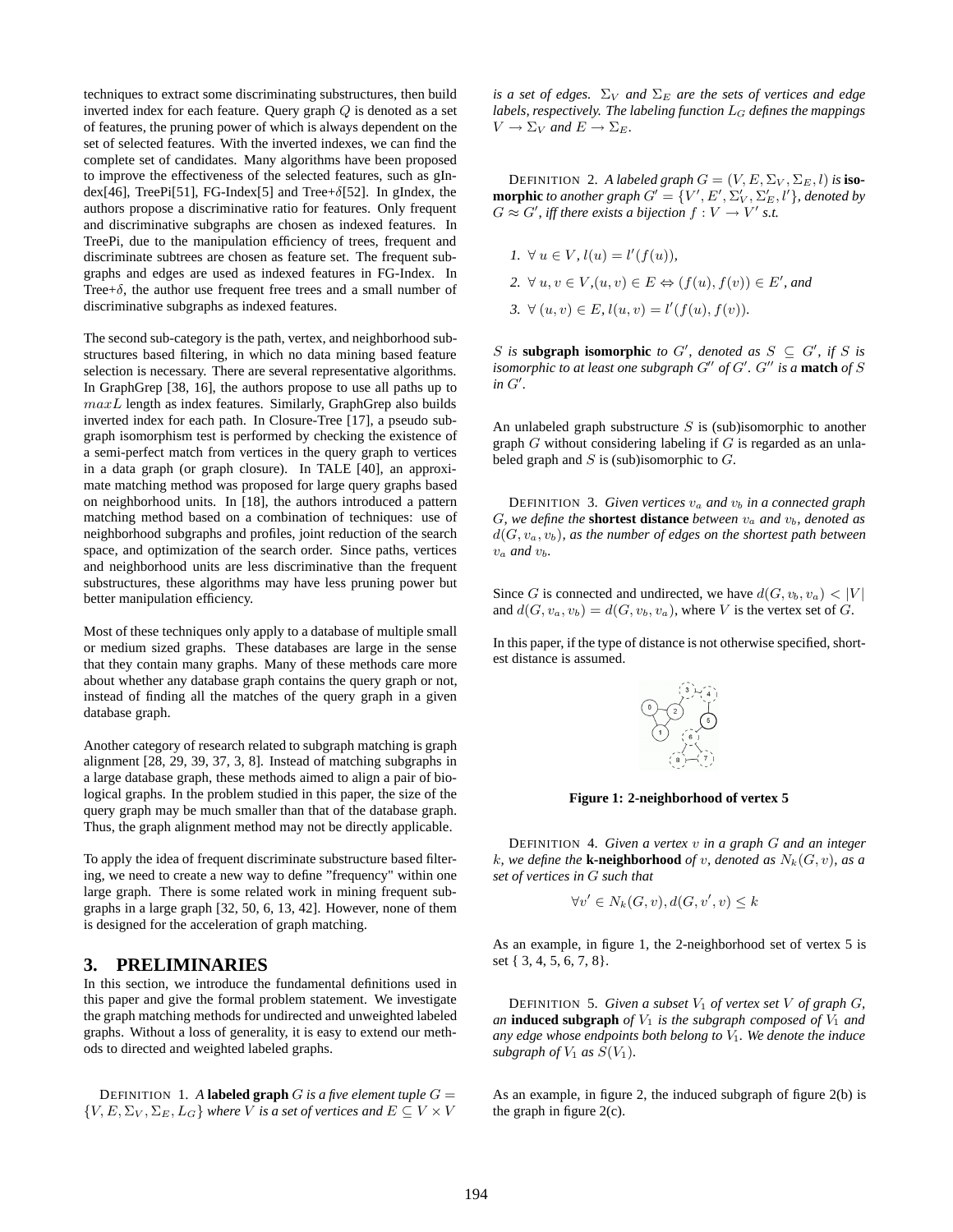

**Figure 3: Database graph and query graph**

**Problem Statement:** Given a large database graph G and a query graph  $Q$ , we aim to find all distinct matches of  $Q$  in  $G$ .

In figure 3, there is exactly one match of the query graph in the database graph. In this paper, we assume that the database graph is large, e.g.,  $|V| \ge 10^3$ . The processing of graph queries in our paper can be divided into two major steps:

- 1. **Database Preprocessing.** In this step we construct the index from the database graph. We enumerate and select discriminative substructures in the database graph G. The set of discriminative substructures is denoted by  $DS(G)$ . For a substructure  $t_i \in \text{DS}(G)$ , we count the number of matches of <sup>t</sup>*i* in the induced subgraph of intersecting neighborhood of two vertices. It is stored as the NDS distance between the pair of vertices. The NDS distances are used in the index structures.
- 2. **Query Processing.** In this step we match the query graph to the database graph. This step includes two repeated substeps: 1. **Vertex matching**. In this step we match a vertex in the database graph to one in the query graph. We match two vertices if they have the same label, meet the adjacency relationships, and satisfy the distance constraint with unmatched vertices. 2. **Pruning unqualified vertices by distance**. In this step, we prune the candidate vertices in the database graph by distance constraints introduced by the new matched vertex.

# **4. DATABASE PREPROCESSING**

When the database of interests is composed of many small or medium sized graphs, GraphGrep [38, 16], GIndex [46] and TreePi [51] use substructures (paths, frequent subgraphs and trees respectively) to filter out graphs that do not match the query. There are two problems in directly applying these techniques in the new problem when the only database graph is of much larger size. First, the old concept of frequent substructure does not apply [32]. We need to develop a new definition of frequent substructures in a single large graph. Second, the final verification process of these algorithms may be slow because it might not be easy to directly apply the knowledge

of substructure locations due to the difficulty of subgraph isomorphism tests.

In approximate large graph matching, TALE [40] used neighborhood units to improve performance. The neighborhood unit of a vertex consists of three elements: the degree of the vertex, the number of edges between the neighbors, and the labels of the actual neighbors. In this paper, we extend the definition of "neighborhood" in two ways. First, we extend the neighborhood unit from the set of adjacent vertices to the k-neighborhood set. Second, we extract more information from the intersection of the neighborhood units of a pair of vertices. Thus, we make the neighborhood definition a more powerful pruning tool. Moreover, by modifying the definition of a neighborhood, we are able to apply the concept of frequent substructures in this graph matching problem, which is widely adopted in subgraph search methods. We will provide more details in the remainder of this section.

In this section, we construct an index that will accelerate the query processing. First we introduce a property for the desired distance measurement. Then a new type of distance measurement between a pair of vertices is presented. Last we describe how to construct the index structure based on this distance.

# **4.1 The inequality property**

There are many possible types of distance measurements between a pair of vertices. Only when the distance measurement meets the inequality property can we use it to reduce the search space during the query processing. Before we propose the distance measurement, we first introduce the inequality property.

If the query graph  $Q$  is subgraph isomorphic to the database graph G, for any vertices  $v_1$ ,  $v_2$ ,  $v_3$ , and  $v_4$  in Q and their corresponding vertices  $v'_1, v'_2, v'_3$  and  $v'_4$  in G, we require a distance measurement dist, such that:

$$
(dist(G, v'_1, v'_2) - dist(Q, v_1, v_2)) \times (dist(G, v'_3, v'_4) - dist(Q, v_3, v_4)) \ge 0
$$

In other words, the difference between the distances between a pair of vertices in  $Q$  and its counterparts in  $G$  should either be always less than or equal to zero, or be always greater than or equal to zero.

Many types of distance measurements satisfy the inequality property, e.g., shortest distance, longest distance, second shortest distance, etc. The longest distance between any pair of vertices in the query graph, is always less than or equal to its counterparts in the database graph. In figure 4, the longest distance between two vertices (filled) is four in the query graph, while it is eleven in the database graph (the longest paths are marked by dashed lines).

# **4.2 The NDS distance**

In this subsection, we introduce a new distance measurement based on the frequent substructure count. This measurement satisfies the inequality property. We further explore the relationship between neighboring vertices in the database graph. We generate one subgraph from each pair of vertices and obtain a set of subgraphs. Thus, we can re-introduce the idea of frequent substructures to the new problem where the only database graph is of much larger size than the database graphs in previous methods. However, we need to restrict the size of this set of subgraphs.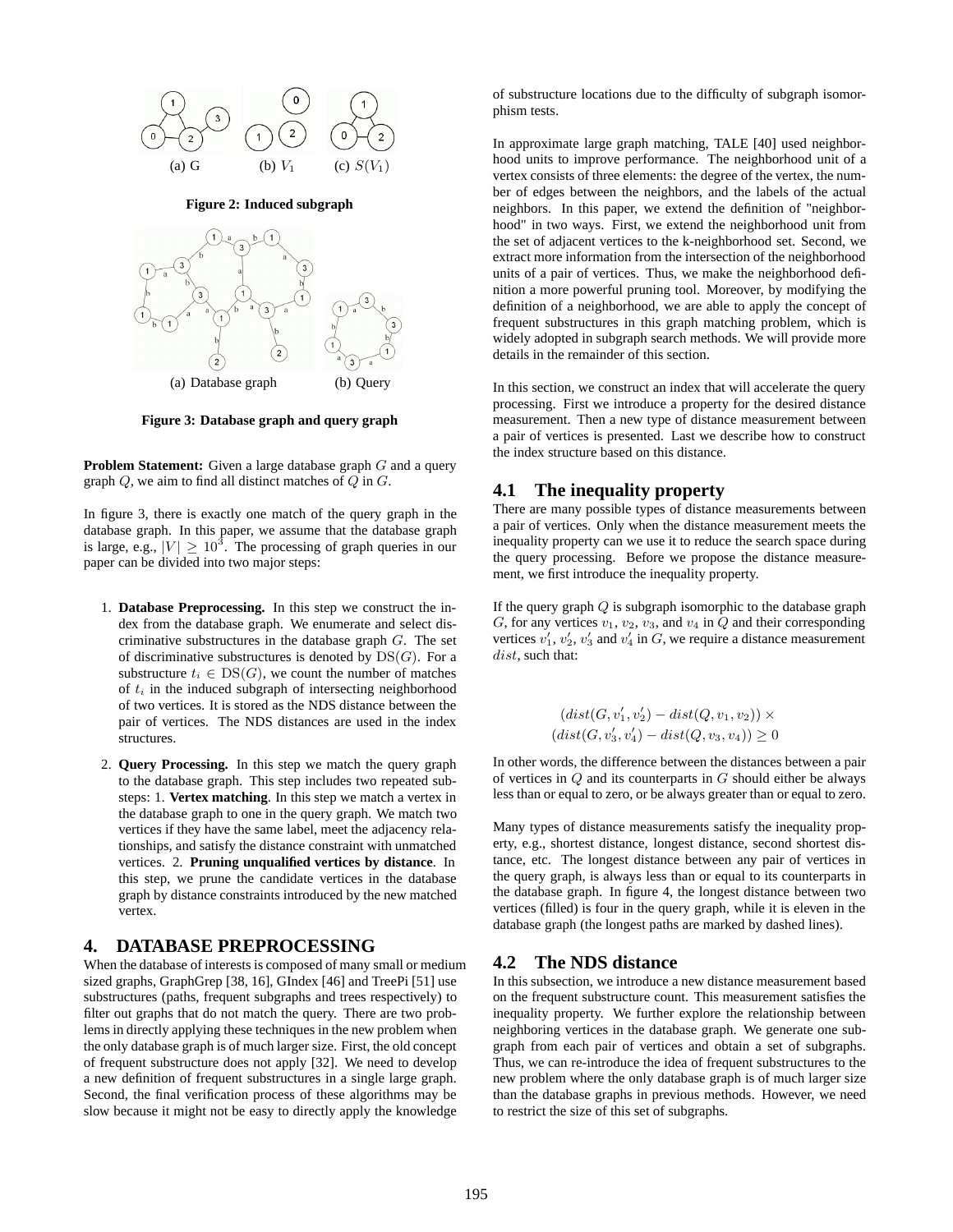

**Figure 4: The definition of longest distance satisfies the inequality property**

To limit the number of subgraphs in the set, we introduce a parameter Length, which is the upper bound of the shortest distance between a pair of vertices to be indexed. Additionally, to reduce the average size of the subgraphs in the set, we select the intersection (instead of union) of the neighborhood sets. For a pair of vertices  $v_1$  and  $v_2$  within distance  $Length$  in the database graph  $G$  and an integer  $k$  (2  $\times$  k  $>$  Length), we generate an intersecting subgraph  $Int(G, v_1, v_2)$  from  $v_1$  and  $v_2$  as follows.

- Generate the k-neighborhood set of  $v_1$  and  $v_2$ , i.e.,  $N_k(G, v_1)$ and  $N_k(G, v_2)$ .
- Obtain the intersection of  $N_k(G, v_1)$  and  $N_k(G, v_2)$ ,  $N_k(G, v_1)$  ∩  $N_k(G, v_2)$
- Obtain the *induced subgraph of the intersection set* as  $Int(G, v_1, v_2), Int(G, v_1, v_2) = S(N_k(G, v_1) \cap N_k(G, v_2))$

By the above process, we can generate a set of intersecting subgraphs from pairs of vertices within distance Length. When the database graph is very dense, i.e., high edge to vertex ratio, these intersecting subgraphs can be quite large, and hence may not be as useful as expected. However, the large database graph of interests is more likely to be generally sparse and locally dense (as noted in [14]). Thus, the intersecting subgraphs will be much smaller than the original database graph. In addition, the radius  $k$  can be chosen (as shown in the experimental results section) so that the number of intersecting subgraphs is too large.

With a set of intersecting subgraphs, we use frequent subgraph mining tools to find frequent substructures and select the discriminative ones. More details of how to select the discriminating substructure set  $DS(G)$  will be discussed in the next subsection. Let us assume that  $DS(G)$  is chosen for a substructure P in  $DS(G)$  and a pair of vertices  $v_1$  and  $v_2$ . We define the neighboring discriminating substructure (NDS) distance of P between  $v_1$  and  $v_2$  as the number of matches of P in the intersecting subgraph  $Int(G, v_1, v_2)$ . We denote this distance as  $d_{NDS}(G, v_1, v_2, P)$ . We should address here that in case of automorphisms, when more than one matches of  $P$  is located in the same set of database graph vertices, we count these matches separately as though they are located in different sets of vertices.

As an example, in figure 5, let us suppose that  $Length = 4$ ,  $k =$ 3, the NDS distance between the two filled vertices is three, as there are three matches in their intersection subgraph. The matches



**Figure 5: The definition of NDS distance satisfies the inequality property**

of the discriminative substructure in the intersecting subgraphs are marked by dashed lines.

Next we show that the NDS distance satisfies the inequality property.

THEREOM 1. *The NDS distance satisfies the inequality property.*

PROOF. Let us suppose that there is a match of  $Q$  in  $G$ , assuming  $v_1$  and  $v_2$  are two vertices in Q and  $v_1'$  and  $v_2'$  are their counterparts in G.

We have  $S(N_k(Q, v_1)) \subseteq S(N_k(G, v'_1))$  and  $S(N_k(Q, v_2)) \subseteq$ <br> $S(N_k(G, v'_1))$  which look to  $I_{\mathcal{P}}(Q, v_1, v_2) \subseteq I_{\mathcal{P}}(G, v'_1, v'_2)$  $S(N_k(G, v'_2))$ , which leads to  $Int(Q, v_1, v_2) \subseteq Int(G, v'_1, v'_2)$ .<br>Final discription of the problem of the number of problem of D in For a discriminating substructure  $P$ , the number of matches of  $P$  in  $Int(G, v_1', v_2')$  is always no less than that in  $Int(Q, v_1, v_2)$ . Thus, the NDS distance satisfies the inequality property.  $\Box$ 

## **4.3 Selecting discriminating substructures**

In the last subsection, we defined the NDS distance between two vertices. Now, we explain how to select the discriminative substructure set  $DS(G)$ . A discriminating substructure is a small frequent substructure of intersecting subgraphs of neighboring vertices. Here we define a substructure to be frequent if it is subgraph isomorphic to no less than 50% of the intersecting subgraphs without considering labeling. We restrict the size of the substructure since the subgraph isomorphism test of large graphs is very expensive; we relax the labeling restrictions so that more frequent substructures will qualify as candidates.

Given a database graph  $G$ , and parameters  $Length$  and k, we first generate a subset of around 100 intersecting subgraphs  $IS_r(Int(G))$ by randomly selecting pairs of vertices. Then, we use a frequent graph mining algorithm (e.g., [45]) to find unlabeled top 10 frequent substructures of either 3 or 4 edges in  $IS_r(Int(G))$ . We record the number of matches of these frequent substructures in each intersecting subgraph. These frequent substructures distinguish the intersecting subgraphs by the number of matches, and are selected as a first set of discriminating substructures.

The large number of possible frequent substructures may significantly increase the computational and space complexity. Moreover, two substructures may carry good distinguishing information individually, but there is little gain if they are combined together. Due to the large number of possible substructures, it is hardly possible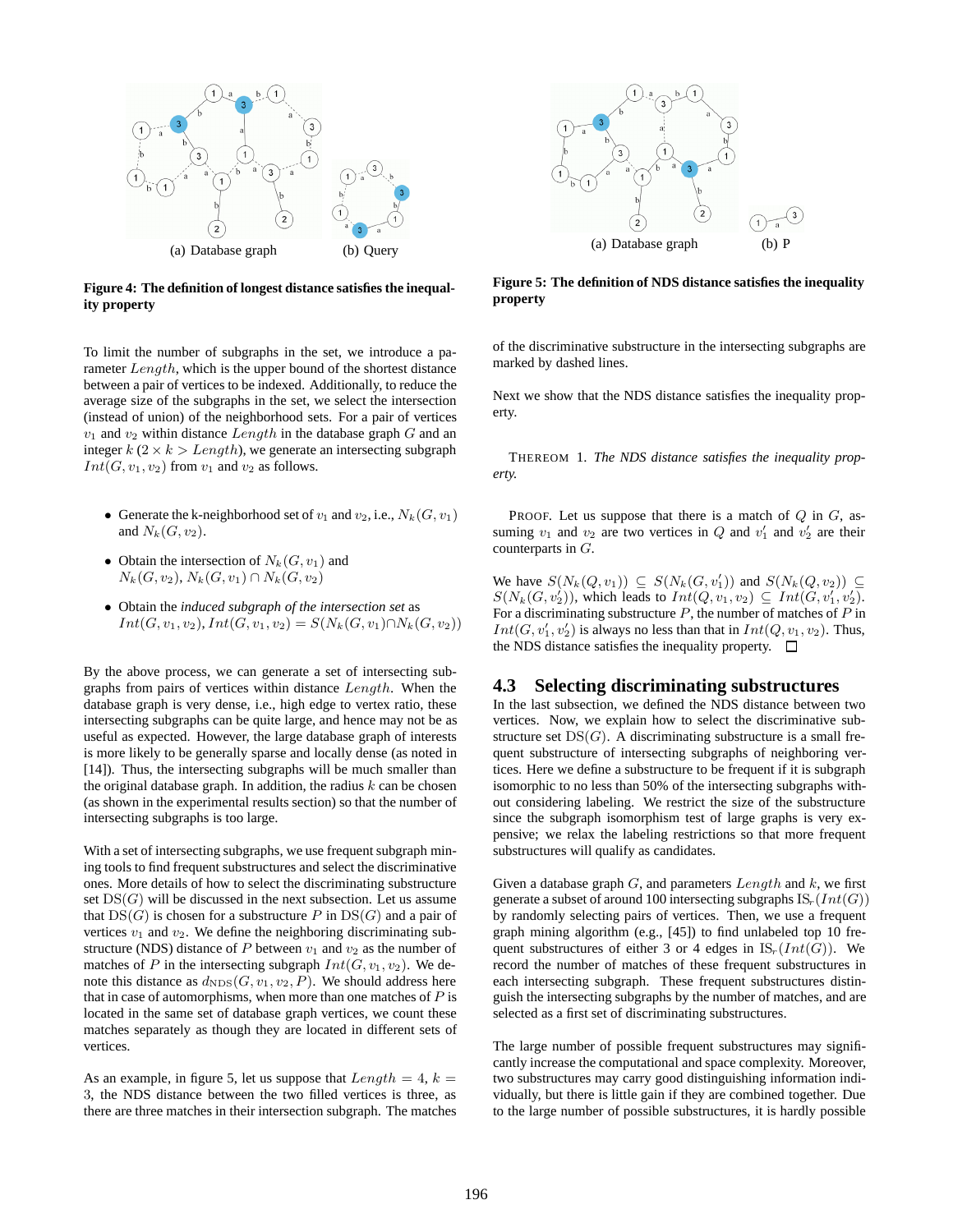to select a set of substructures without including any mutual correlation. Therefore, we select only the most important discriminative substructures leading to the large inter-class distance and small intra-class variance, i.e., the number of matches are far apart for intersecting subgraphs in the different clusters and are similar for intersecting subgraphs in one cluster. After selecting the initial set of discriminating subgraphs, we cluster the intersecting subgraphs into groups according to the number of matches. From the original set of frequent substructures, we select the most discriminative 3 substructures by a sequential forward selection procedure.

The sequential forward selection procedure is straightforward: first, we select the discriminating substructure with the best discriminating ability, say  $x_1$ , and then select the discriminating substructure which forms the best discriminating ability with  $x_1$ . The procedure continues until all the 3 substructures are selected from the 10 original ones. The number of combinations searched with this procedure is 27. Thus, the original 10 discriminating substructures are reduced to 3, as the final set of discriminating substructure, i.e.  $DS(G).$ 

#### **4.4 Constructing index**

Having selected and refined the discriminative substructure set  $DS(G)$ , for each  $P$  in  $DS(G)$ , we calculate the NDS distance of  $P$  for every pair of neighboring vertices as our index structure. There are approximately  $|V| \frac{de^{flength}}{2}$  pairs of neighboring vertices, where  $deg$  is the average degree and  $V$  is the vertex set of the database graph  $G$ . To reduce the amount of calculation, we provide the following method.

Let us suppose that we have already calculated the NDS distance between vertices  $v_1$  and  $v_2$  for discriminative substructure  $P$  and parameter k. For another adjacent vertex of  $v_1$ , denoted as  $v_3$ , we deduce  $d_{NDS}(G, v_2, v_3, P)$  from  $d_{NDS}(G, v_1, v_2, P)$ .

We can deduce that the NDS distance between  $v_2$  and  $v_3$  is  $d_{NDS}(G, v_1, v_2, P)$  plus the number of matches of P in  $S((N_k(G, v_3) \cap N_k(G, v_2))$  which contain at least one vertex in  $N_k(G, v_3) - N_k(G, v_1)$ , and minus the number of matches of P in  $S(N_k(G, v_1) \cap N_k(G, v_2))$  which contains at least one vertex in  $N_k(G, v_1) - N_k(G, v_3)$ . Formally, it is:

#### THEREOM 2.

$$
M_{132} = \{ m | P \approx m \subseteq S(N_k(G, v_3) \cap N_k(G, v_2)),
$$
  
\n
$$
m \cap (N_k(G, v_3) - N_k(G, v_1)) \neq \emptyset \}
$$
  
\n
$$
M_{312} = \{ m | P \approx m \subseteq S(N_k(G, v_1) \cap N_k(G, v_2)),
$$
  
\n
$$
m \cap (N_k(G, v_1) - N_k(G, v_3)) \neq \emptyset \}
$$
  
\n
$$
d_{NDS}(G, v_2, v_3, P) = d_{NDS}(G, v_1, v_2, P) + |M_{132}| - |M_{312}|
$$

PROOF. Let us suppose that the set of matches in  $Int(G, v_2, v_3)$ is  $T_{23}$  and in  $Int(G, v_1, v_2)$  is  $T_{12}$ . By definition, we have  $T_{23} \cup$  $M_{312} = T_{12} \cup M_{132}$ . By set theory,  $T_{23} \cap M_{312} = \emptyset$  and  $T_{12} \cap$  $M_{132} = \emptyset$ . So we have  $|T_{23}| + |M_{312}| = |T_{12}| + |M_{132}|$ , and consequently  $|T_{23}| = |T_{12}| + |M_{132}| - |M_{312}|$ . Replacing the sets with NDS distances we have

$$
d_{\text{NDS}}(G, v_2, v_3, P) = d_{\text{NDS}}(G, v_1, v_2, P) + |M_{132}| - |M_{312}|
$$

By the shortest distance definition, the set of  $N_k(G, v_3) - N_k(G, v_1)$ 

and  $N_k(G, v_1) - N_k(G, v_3)$  can be retrieved as follows:

$$
N_k(G, v_3) - N_k(G, v_1) =
$$
  

$$
\{v|v \in V, d(G, v_1, v) = k + 1, d(G, v_3, v) = k\}
$$
  

$$
N_k(G, v_1) - N_k(G, v_3) =
$$
  

$$
\{v|v \in V, d(G, v_3, v) = k + 1, d(G, v_1, v) = k\}
$$

That is, any vertex v in  $N_k(G, v_3)$  but not in  $N_k(G, v_1)$  should satisfy the requirement that the shortest distance from  $v$  to  $v_1$  is  $k + 1$  and the distance from v to  $v_3$  is k, and vice versa.

To obtain  $d_{NDS}(G, v_3, v_1, P)$ , we only need to search those matches containing vertices whose distances to  $v_1$  and  $v_3$  are exactly k and  $k+1$ . Considering that the discriminating substructures we use are of small size, we can improve the efficiency of the index construction by theorem 2.

To store the NDS distance between pairs of neighboring vertices, we use one array for each vertex of a discriminating substructure P. In the array, we store the NDS distance from the vertex to each of its neighboring vertices, which are sorted by the vertex indices. The space requirement for the index structure is  $|DS(G)||V|deg^{Length}$ .

# **5. MATCHING ALGORITHM**

In this section, we introduce the subgraph matching algorithm. We start with a depth first matching algorithm, and then we provide a dynamic matching method to improve overall efficiency.

#### **5.1 Depth first matching algorithm**

Given a query graph  $Q$ , we need to find all matches of  $Q$  in the database graph  $G$ . In this subsection, we introduce the matching algorithm by depth first search. The algorithm is based on the following two observations.

**1.** To match a database graph vertex  $v<sub>g</sub>$  to a query graph vertex  $v_q$ , we will need to check the neighboring vertices of  $v_q$  in G and those of  $v_q$  in Q. For each neighboring vertex v of  $v_q$ , we want to find at least one neighboring vertex  $v'$  of  $v_g$ , such that v and  $v'$  have the same label, and the NDS distance for any discriminating substructure between  $v'$  and  $v_g$  is greater than or equal to that between v and  $v_q$  while the shortest distance between v' and  $v_g$ <br>is less than an agreable that hatmass would verified also shown is less than or equal to that between  $v$  and  $v_q$ . Formally, given  $v_g$  in G and  $v_g$  in Q,  $\forall v \in Q$ ,  $d(Q, v_g, v) \leq Length$ , we are to find  $v' \in G$ ,  $d(G, v_g, v') \leq Length$ , such that (1)  $L(v) =$ <br> $L(v')$ ,  $d(G, v, v') \geq d(G, v, v')$ , and  $d(G, v, v')$  $L(v')$ , (2)  $d(Q, v_q, v) \geq d(G, v_g, v')$ , and (3)  $d_{\text{NDS}}(Q, v_q, v)$  $\leq d_{\text{NDS}}(G, v_g, v')$ . Based on the inequality property, if such a neighboring vertex  $(v')$  does not exist in the database graph, then we cannot match  $v_a$  to  $v_a$ .

**2.** Having matched a database graph vertex  $v_q$  to a query graph vertex  $v_q$ , we can prune those vertices in the database graph that cannot appear in the current match based on the matching between  $v_g$  and  $v_g$ . For any neighboring vertex v of  $v_g$ , we need to find at least one vertex  $v'$  in  $Q$ , such that  $v$  and  $v'$  are of the same label, and the NDS distance for any discriminative substructure is less than or equal to that between  $v$  and  $v_q$  while the shortest distance is greater than or equal to that between  $v$  and  $v<sub>q</sub>$ . Formally, given  $v_g$  in G and  $v_g$  in Q,  $\forall v \in G$ ,  $d(G, v_g, v) \leq Length$ , we are to find  $v' \in Q$ , such that (1)  $L(v) = L(v')$ , (2)  $d(Q, v_q, v')$  $\geq d(G, v_g, v)$ , and (3)  $d_{\text{NDS}}(Q, v_q, v') \leq d_{\text{NDS}}(G, v_g, v)$ . (Remember that when  $d(Q, v_q, v') > Length, d_{NDS}(G, v_g, v) = 0.$ Based on the inequality property, if such a vertex  $(v')$  does not exist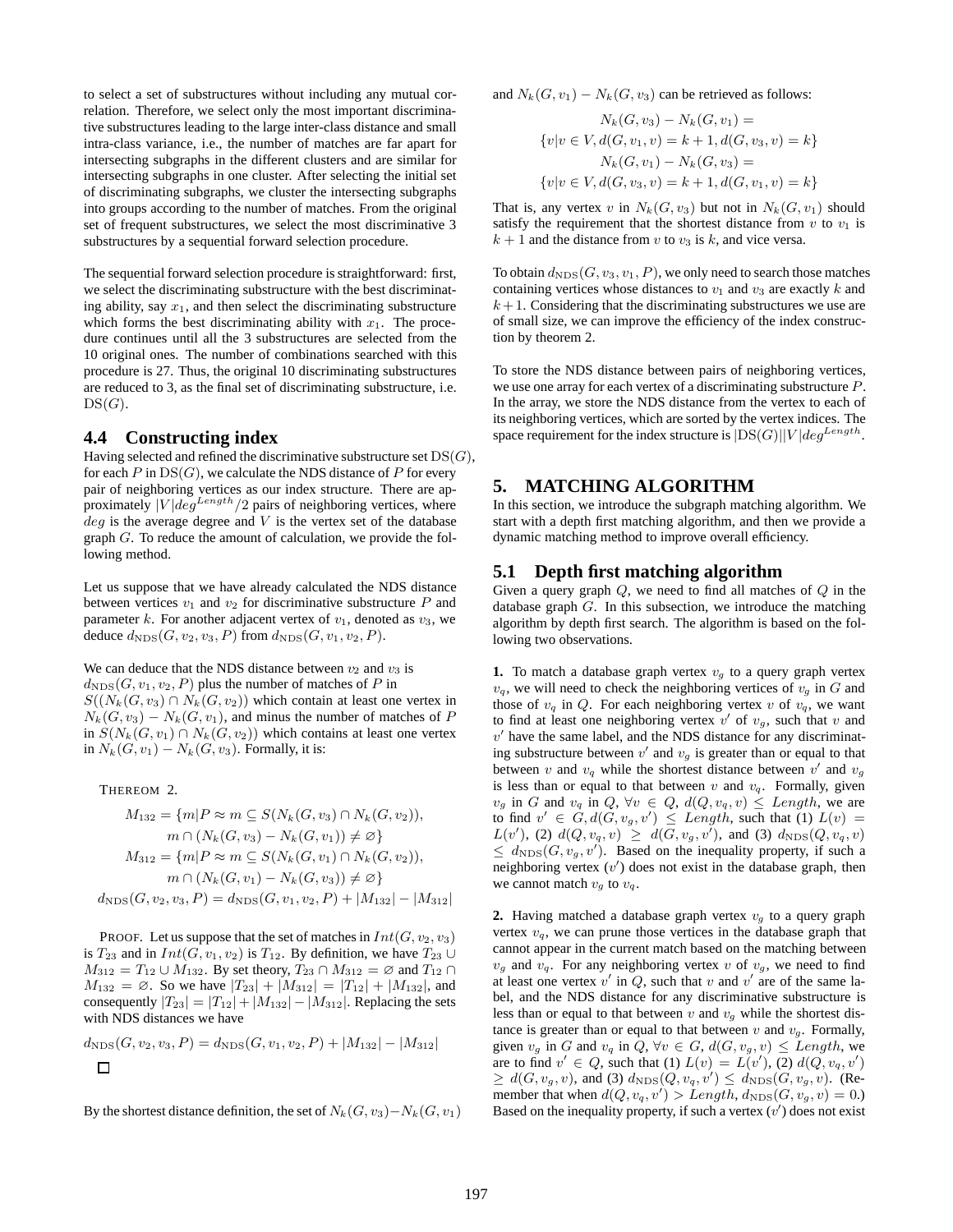

**Figure 6: Query graphs and the discriminating substructure**

in the query graph, then we cannot match the database graph vertex  $v$  to any vertex in the query graph, and we remove  $v$  from the candidate set. After removing all such database graph vertices, we also remove any vertex unconnected to the matched vertex.

Although these two observations look similar, they are not the same. In observation one, we fix the query graph vertex and then search for database graph vertices, so that we can find a potential match for the query graph vertex. In observation two, we fix the database graph vertex and search for query graph vertices, so that we can decide whether the database graph vertex can be removed. This twoway pruning strategy is highly effective. It is also very efficient because the shortest distance and the NDS distance can be retrieved quickly in the database graph.

Let us suppose that we have the two discriminative substructures shown in figure 6(b) and figure 6(c) and Length = 3,  $k = 2$ . To match a database graph vertex in figure  $3(a)$  to the filled vertex in figure 6(a), we check the neighboring vertices (within distance Length) of each vertex in figure  $3(a)$  with label "1". In the query graph, there are three vertices with the label "3" of the filled vertex. The NDS distance of the discriminating substructure P1 between any of the filled vertices to the filled vertex is 1, and the shortest distances are 1, 2, and 2 respectively. By applying this information, we can significantly reduce the set of candidate database vertices for the filled query graph vertex from the whole set of labeled "1" vertices to a small vertex set. If we use the discriminative substructure in figure 6(b), we can reduce the candidate set to the set of filled vertices in figure 7. On the other hand, if we use the discriminative substructure in figure 6(c), we can reduce the candidate set to two vertices (the rightmost filled vertex in figure 7 would be removed).

In the same example, having matched the filled database graph vertex in figure 8 to the filled query graph vertex in figure 6(a), we remove those database graph vertices which are impossible to be matched based on the information from the new matched vertex. The greatest shortest distance from the filled vertex to any labeled "1" vertex is 3 in the query graph, when the NDS distance of both P1 and P2 should be at least 1. Similarly, the greatest shortest distance from the filled vertex to any vertex labeled "3" is 2 in the query graph, when the NDS distance of either P1 or P2 should be at least 1. Thus, we remove all unqualified vertices in the database graph and as well as the unconnected ones. The remaining database graph is shown in figure 8.

From these two observations, we introduce a new index based subgraph matching algorithm. To find a match for the query graph in the database graph, we match one pair of vertices a time. The database graph vertices are chosen in a depth first fashion. Without loss of generality, we assign a unique vertex ID to each query graph vertex,  $v_{q1},..., v_{qn}$ , where *n* is the number of vertices in



**Figure 7: Reduced candidate vertex set (filled)**

![](_page_6_Figure_9.jpeg)

**Figure 8: The pruned database graph (pruned by the filled vertex)**

the query graph and for any i,  $1 \leq i \leq n$ , the induced subgraph  $S(v_{q1},..., v_{qi})$  is connected. The query graph vertices are matched in the order of their vertex ID.

At the beginning of any match, the candidate set (the set of database graph vertices which can appear in the match) is the whole vertex set of the database graph. To match a database graph vertex to a query graph vertex, we check: (1) if they have the same label; (2) whether the database graph vertex is adjacent to the corresponding matched vertices based on the structure of the query graph; and (3) if the neighboring vertices satisfy the inequality property (by observation one). If all these three requirements are satisfied, we match the database graph vertex to the query graph vertex. After matching the vertex, we remove those vertices that cannot appear in the current match from the database graph based on the information introduced by the new matched vertex. We also remove any vertices that are unconnected to the matched vertex.

When the algorithm finishes searching all database graph vertices in the candidate set from match a query graph vertex  $v_{qi}$ , we delete the last matched vertex from the current match, recover the removed vertices to the candidate set, and match another database graph vertex to the query graph vertex <sup>v</sup>*qi*−<sup>1</sup>. If all the query graph vertices are matched successfully, we output the current match and start another match with a different database graph vertex. If such a database graph vertex does not exist, the algorithm ends since all matches have been found.

# **5.2 Dynamic matching**

To find multiple matches for the query graph, we use a depth first algorithm to find all possible matches. We can accelerate the algorithm by avoiding redundant calculations. In observation one, in order to match a database graph vertex to a query graph vertex, we check their neighboring vertices. This procedure is complicated but can be reduced. After a database graph vertex is matched to a query graph vertex in one match, we record the vertex-vertex matching relationship. To find another match of the query graph, if the same vertex pair appears again, we do not calculate the neighboring vertices again since that has already been cached.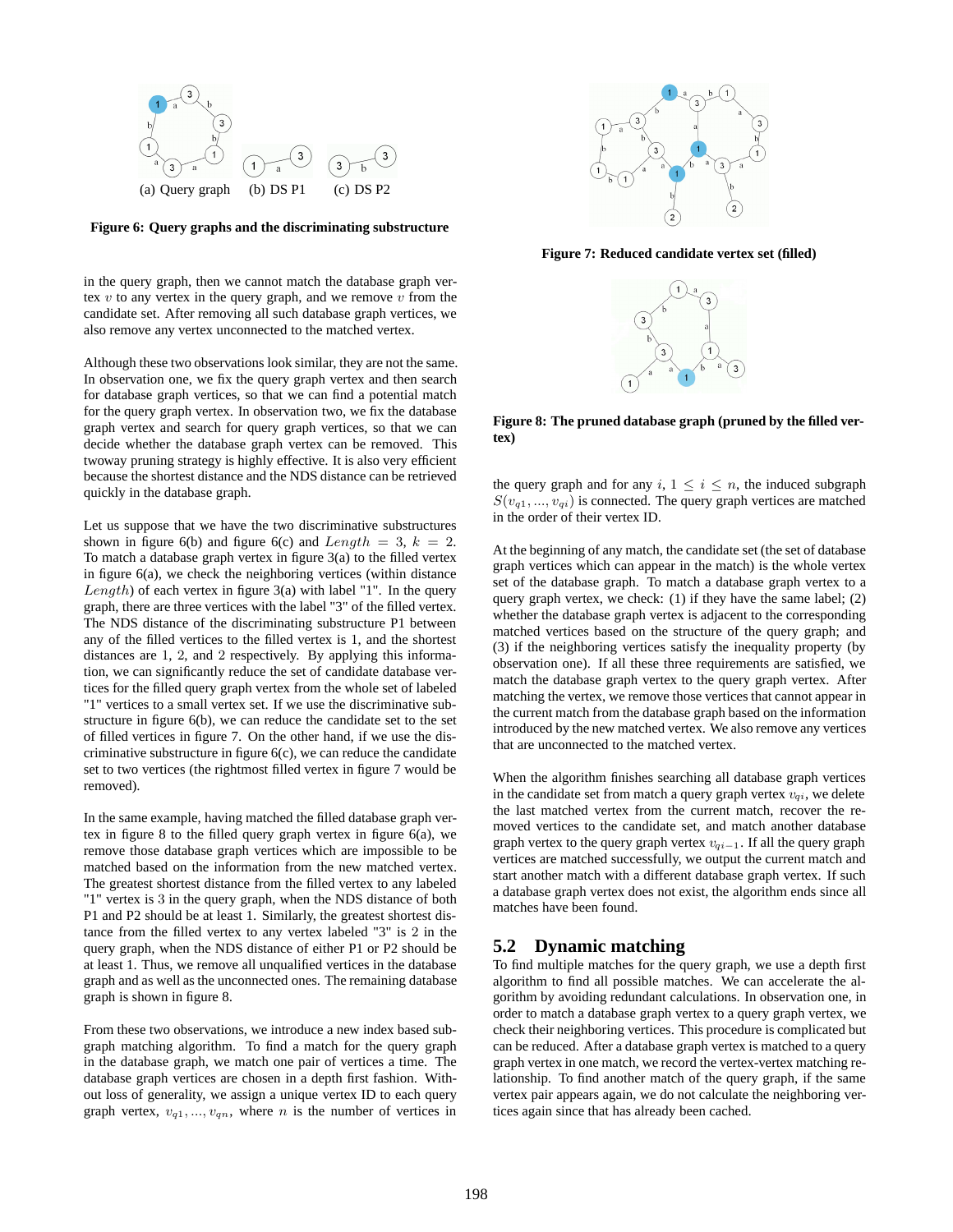#### **Algorithm 1** *GADDI*

**Input:** database graph *G*, query graph *Q* **Output:** matches of *Q* in *G* 1: match  $M \leftarrow \emptyset$ , candidate set  $C \leftarrow V$ 2: *DynamicMatching*(0*,M,C*) **Subprocedure name:** DynamicMatching(i, M, C) **Input:** No. of matched vertices i, current match M, candidate set C **Output:** final matches of Q in G 1: **if**  $i = n$  **then**<br>2: output *M* 2: output *M*<br>3: RETURN **RETURN** 4: **end if** 5: **for** each vertex *v* in *C* **do**<br>6: **if** *v* and  $v_{oi+1}$  have the 6: **if** *v* and  $v_{qi+1}$  have the same label and adjacency relationships **then**<br>7: **if**  $v_{qi+1}$  is in the false list of *v* **then** 7: **if**  $v_{qi+1}$  is in the false list of *v* **then**<br>8: Continue 8: Continue<br>9: **end if** 9: **end if** 10: **if**  $v_{ai}$ . 10: **if**  $v_{qi+1}$  is in the true list of *v* **then**<br>11: shrink *C* by observation two 11: shrink *C* by observation two<br>12: add v to  $M$ , 12: add *v* to *M*,<br>13: Dunamic 13: *DynamicMatching*(*i* + 1*,M,C*) 14: Continue<br>15: **end if** 15: **end if** 16: **if** the neighboring vertices of *v* satisfy inequality property **then** 17: add  $v_{\text{e}i+1}$  to the true list of *v* 17: add  $v_{qi+1}$  to the true list of *v*<br>18: shrink *C* by observation two 18: shrink *C* by observation two<br>19: add *v* to *M*. 19: add *v* to  $\dot{M}$ ,<br>20: Dynamic 20: *DynamicMatching* $(i + 1, M, C)$ <br>
21: else 21: **else** 22: add  $v_{qi+1}$  to the false list of *v*<br>23: **end if** 23: **end if** end if 25: **end for**

In the beginning of the algorithm, we create two empty lists for each database graph vertex. The first list (the true list) represents the vertices which the database graph vertex can be matched to, the other list (the false list) represents the vertices which the database graph vertex cannot be matched to. For any database graph vertex  $v_q$ , when we match it to a query graph vertex  $v_{qi}$  for the first time, if  $v_q$  and  $v_{qi}$  have the same vertex label, and  $v_q$  is adjacent to a set of vertices that match to the neighboring vertices of  $v_{qi}$  in the query graph, we check whether the neighboring vertices of  $v<sub>g</sub>$  satisfy the inequality property (based on observation one). If they do, then we add  $v_{qi}$  to the true list of  $v_g$ ; otherwise we add  $v_{qi}$  to the false list. Another match may attempt to match  $v_g$  with  $v_{qi}$  again. Then, we only need to check the true and false lists, instead of checking the neighboring vertices again.

The true and false lists are only modified when necessary. At all times, the intersection of the true and false lists of any database graph vertex is the empty set. For example, assuming the vertex ID of filled vertex in figure 6(a) is 0 and it is the first vertex to be matched in the algorithm. After we try to match this query graph vertex, the true list of the three filled vertices and the false list of all other vertices in figure 7 is changed to {0} from the empty set.

After using this dynamic matching techniques, we show our algorithm in algorithm 1.

# **5.3 Parameter Setting**

In the GADDI algorithm, there are two important parameters, Length (upper bound of the distance between a pair of indexed vertices) and  $k$  (radius) mentioned above. The range of  $Length$  is from 1

to  $2k$  and can be set adaptively. First  $Length$  is set to 1 and it can gradually increase. Let us assume that we are matching  $v_q$  in  $Q$  to nodes in  $G$ , if the pruning power is too low (i.e., too many<sup>1</sup> possible matches), we increase  $Length$  and redo the process for the vertex  $v_q$  with higher Length. Otherwise, we will try to match another vertex in  $Q$ . Parameter k is more difficult to set. It is highly dependent on the characteristics of the database graph, e.g., the average degree of a vertex.

As the radius  $k$  increases, the number of vertices in the intersection area also increases. The increasing rate of construction time depends on the average degree deg of the graph. Usually the number of vertices in a circle with radius k is  $deg<sup>k</sup>$ , which means the number of vertices in either a single circle or the intersection of two circles increases exponentially with  $k$  and polynomially with  $deg$ . Thus when  $deg$  is large, even a small increase of  $k$  increases the index construction time dramatically.

However, the pruning power does not linearly increase with  $k$ . When  $k$  is small, the number of vertices in the intersection of two circles in the query graph tends to increase as  $k$  increases. But when  $k$ becomes larger, most vertices in query graph are already covered by the intersection area, and the number of vertices in the intersection area does not change much. However, for the database graph, due to its large size, the number of vertices in the intersection area increases significantly with  $\deg$  and k. The increasing potential of the NDS distance in the database graph is much higher than it is in the query graph. Thus, when  $k$  is low, the pruning power of the NDS distance usually increases with  $k$ . On the other hand, when  $k$ is high, the pruning power does not usually improve with larger  $k$ . Therefore,  $k$  is fixed at 2.

# **6. EXPERIMENTAL RESULTS**

In this section, we empirically analyze the performance of GADDI against TALE [40], one of the most recent subgraph matching tools that designed for large graphs. TALE is very efficient and effective in index construction and matching, which is quite important to subgraph matching in graphs of large size. We also compare GADDI with another graph indexing tool GraphGrep [16], for its widely recognized performance. GADDI and TALE are implemented with C++ code and we obtained GraphGrep from the authors of [16]. They were all run on a Dell PowerEdge 2950, with two 3.0 GHZ dual-core CPUs and 16 GB main memory, using Linux 2.6.16.21-0.8-smp.

First, we compare the performance of GADDI with the other algorithms on two real data sets, a protein interaction network and a social network. Then, a large number of synthetic data sets are employed to show the efficiency and scalability of these three methods. Without loss of generality, we select three discriminating substructures for all experiments, which are triangles, quadrilaterals, and stars of size 3.

# **6.1 Real Data Sets**

In this set of experiments, two graphs generated from real data sets are utilized. The first graph is generated from a subset of the protein-protein interaction network for homo sapiens. There are 6410 vertices, 53844 edges, and the average degree of a vertex is 8.4. Each vertex represents a protein and the label of the vertex is its gene ontology term from [54]. There are a total of 632 distinct

<sup>&</sup>lt;sup>1</sup>This threshold is application dependant and can be set by domain experts. In this paper, we set threshold value to 20.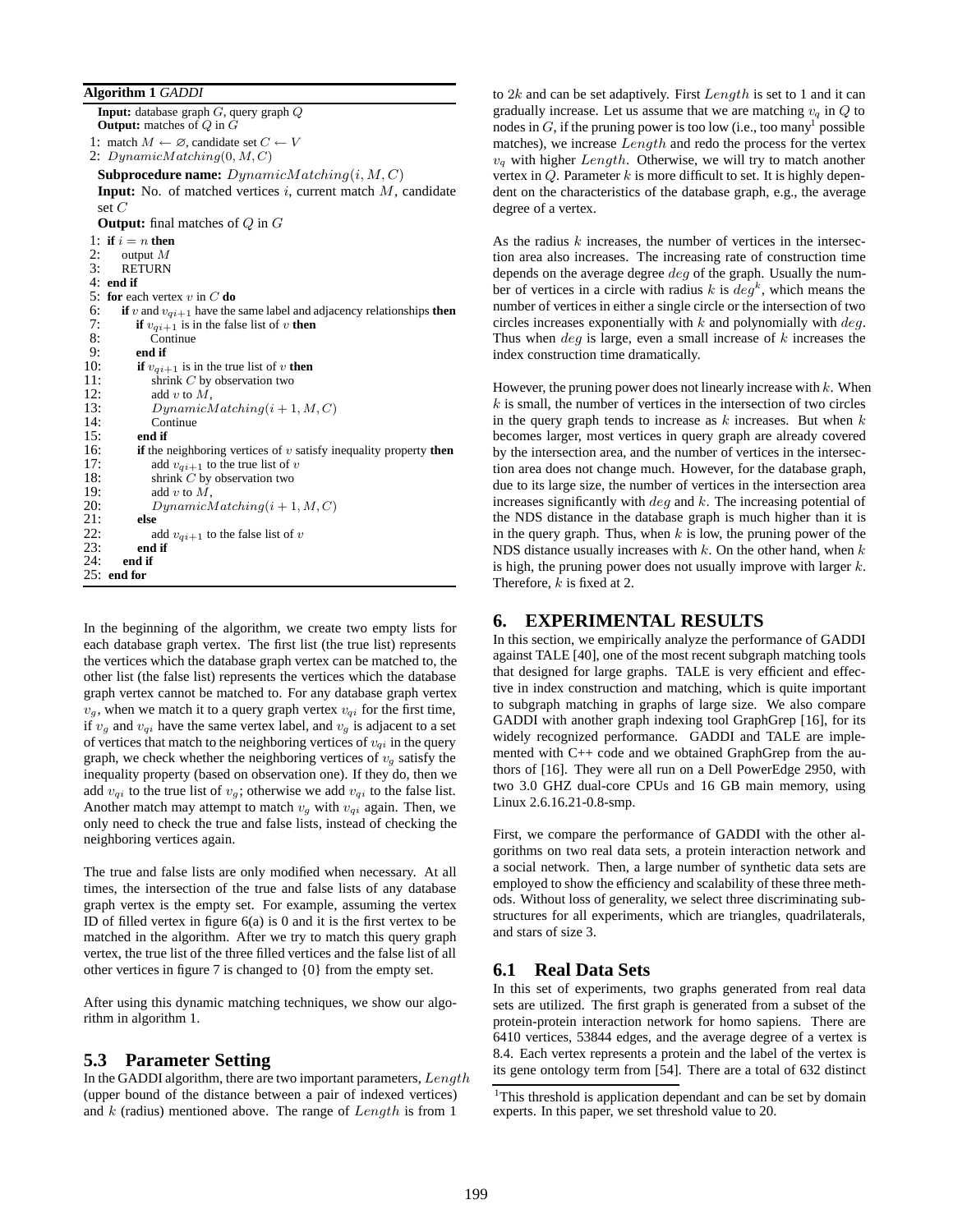labels. An edge in the graph represents an interaction between the two proteins it connects. Although our major application domain is biological networks, we also compare GADDI with other methods in a social network graph, where the average degree is much higher. The social network graph is obtained from a social network in [55]. There are 297 vertices, 4158 edges, and the average degree of a vertex is 14. Each vertex represents a person (with a unique vertex label), and an edge corresponds to communication between two persons.

For the protein interaction network, we vary the number of vertices and edges in the query graph. GADDI spends about 35 minutes to construct an index of 100MB and it can find all matches of a pattern correctly with efficient execution time and memory usage. This means that the precision and recall of GADDI is 100%. On the other hand, GraphGrep enumerates all possible paths up to the length MaxL in the database graphs to construct the index. The index space is  $O(Ndeg^{MaxL})$  where N and deg are the number of vertices and the average degree of a vertex, respectively. We have experimented with various value for  $MaxL$ . We found that when  $MaxL$  is small, e.g., less than 4, GraphGrep does not perform very effectively. This may be due to the fact that when the paths are too short, one path in the query graph may have too many matches in the database graph. Thus, we use the default setting of  $MaxL = 4$ in the GraphGrep program for all the experiments.

It is expected that when the number of edges increases in the database graph, the size of index will also grow dramatically especially when  $MaxL$  is large. Thus, GraphGrep consumes over 20 gigabytes of memory during the construction of the index for the protein interaction graph and the program crashed. Even had it not crashed, it would have generated a very large indexing structure, which would not have fit in main memory. Thus, it would have to be loaded into main memory whenever it was needed. This would increase the query time dramatically (with disk accesses).

For TALE, on the other hand, since it is an approximate algorithm, it may not correctly find all matches of a pattern. We therefore show both the execution time of GADDI and TALE and the precision and recall [1] of TALE in Figure 9. The precision and recall of TALE are much lower than GADDI, particularly on large graphs. We found another very interesting phenomenon: the query execution time of GADDI is usually less than that of TALE when the query graph size is not very small, e.g., larger than 5 vertices. This is due to the fact that GADDI uses an indexing structure with more information about the database graph. During the query time, the information captured in the indexing structure can be utilized more efficiently, which leads to a faster response time.

![](_page_8_Figure_4.jpeg)

**Figure 9: Protein Interaction**

For our social network graph, we also vary the number of vertices

![](_page_8_Figure_7.jpeg)

**Figure 10: Social Network**

and edges in the query graph. The execution time of GADDI and TALE and the precision and recall of TALE are shown in Figure 10. GADDI is able to build the index structure within 300 ms, with the size of less than 1MB. The average execution time is less than 10 ms. GraphGrep spends almost 4 minutes in order to build its index structure, which is 1.2GB in size. However, it finishes the actual execution in under 1 millisecond. With the lowest precision and recall, TALE spent the least 3ms. The TALE index structure is also very small, e.g., 1 MB. However, its query time is the longest of the three when the size of the query graph is not tiny, e.g., 5 vertices or larger. Once again, this result is due to the fact that GraphGrep keeps the most information in its index while TALE keeps the least.

Since we only need to build an index structure for each database graph once, query time is much more important than index building time. From the perspective of precision and recall, GADDI performs better than TALE in both of the real data sets. Graph-Grep has equal precision to GADDI, and we note that the query time of GraphGrep on the social network graph is shorter than that of GADDI. However, GraphGrep generates a much larger index structure than GADDI does. When the database graph is large, the indexing structure of GraphGrep does not fit in the main memory leading to the dynamic loading of indexing pages and in turn significantly increasing the query execution time.

## **6.2 Synthetic Data Sets**

We analyze the performance of the three methods by separately varying each of six parameters in experiments run on a set of synthetically generated graphs. Since GADDI finds all the matches of the  $Q$  in  $G$ , its precision and recall are all 100 percents. So we only show TALE's accuracy in the following experiments. To systematically analyze the performance of GADDI, we vary one parameter at a time. GraphGrep can only be applied to a small database graph G, and thus is only involved in part of tests. For the remainder of experiments, GraphGrep crashes due to the extremely high space utilization. The default parameter values are listed in Table 1.

| <b>Table 1: Default Parameter Value</b> |               |
|-----------------------------------------|---------------|
| Parameter                               | Default Value |
| Number of vertices in $G$               | 5000          |
| Average Degree in $G$                   |               |
| Number of vertices in $Q$               | 20            |
| Average Degree in $Q$                   |               |
| Number of Labels                        | 250           |

The first parameter is the number of vertices in G. We test GADDI and TALE, 200 to 10,000 vertices and GraphGrep from 200 to 3,000 vertices(Grapgrep crashes when generating index on graphs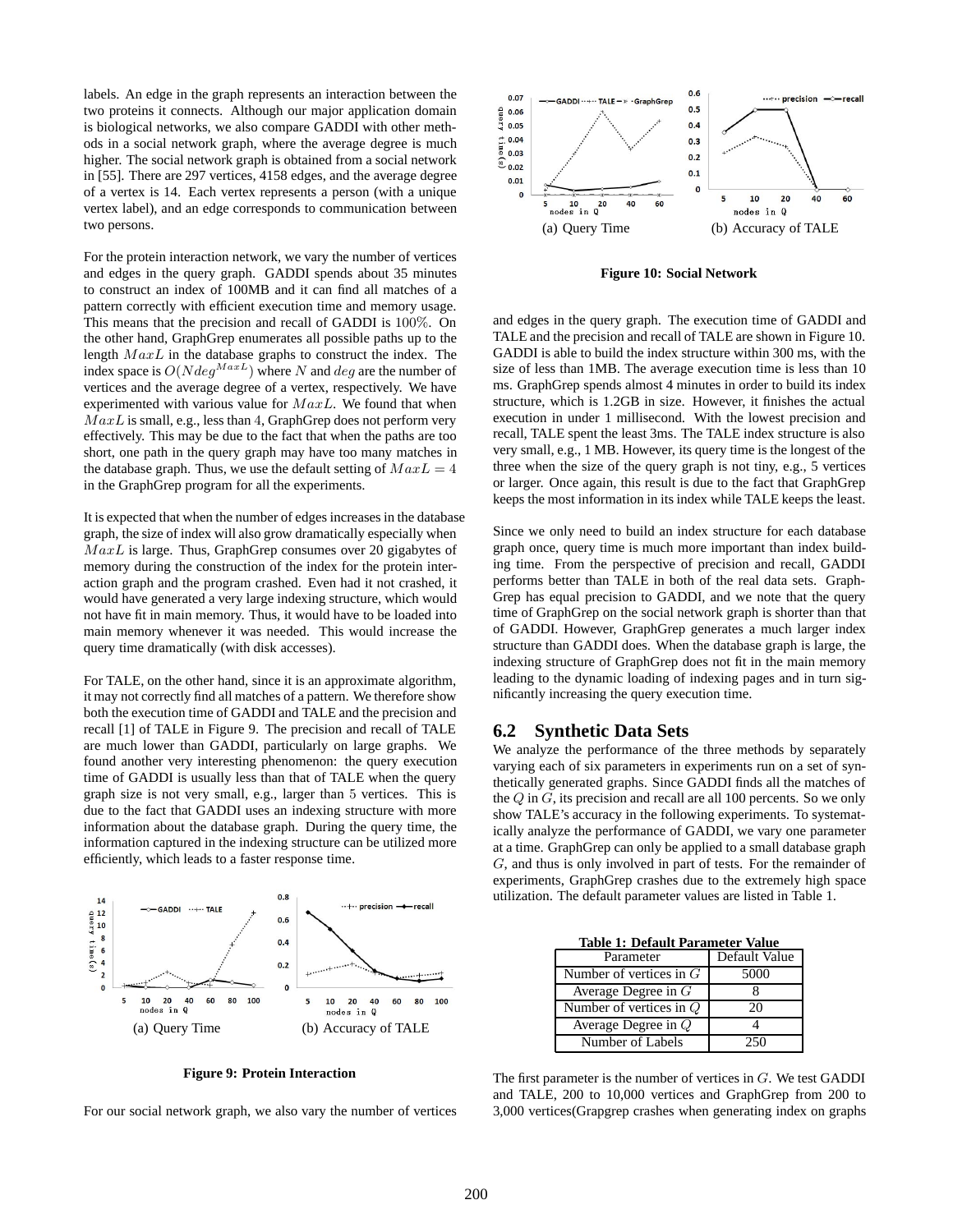with larger number of vertices). GraphGrep still spends the most amount of time in generating the largest indexing structure, but spends the least amount of time in querying. The query time of GADDI is less than that of TALE when the number of vertices in  $G$  is less than or equal to 5,000. On the other hand, the precision and recall of TALE degrade dramatically when the number of vertices in  $G$  increases. When the number of vertices in  $G$  is 10,000, GADDI takes 7,828 seconds to build a 200 MB index. This is much less than GraphGrep and is affordable. GADDI needs to calculate the shortest distance and NDS distance between any pair of vertices in G, a calculation with a time complexity of  $O(n^3)$  and space complexity of  $O(n^2)$ . So the index construction time and size increases polynomially (with a low power) with number of vertices in G. Figure 11(a) and (b) show the index construction time and size of all three methods. Figure 11(c) and (d) show the query time of all three methods, and the precision and recall of TALE.

![](_page_9_Figure_1.jpeg)

**Figure 11: Number of Vertices in** G

The second parameter we vary is the average degree of a vertex in G. GraphGrep is tested on G with average degrees of 2, 3, 4, 6 and 7(GraphGrep crashes when the average degree is greater than 7). Figure 12 (a) and (b) show the index construction time and size for all three methods. It is evident that TALE spends the least amount of time in constructing the smallest index. On the other hand, when the average vertex degree is low, the number of paths in  $G$  is also small. Thus, GraphGrep spends a small amount of time in building the relatively small indexes. However, with the increase of the average vertex degree, the number of paths increase significantly, Grephgrep builds much larger indexing structure and crashes when the degree reaches 8. The GADDI index construction time contains two parts, the shortest path and the NDS calculations. The shortest path calculation time depends on the number of vertices in  $G$  while the NDS calculation time does not. However, the NDS calculation time is much less than the shortest path computation time. Thus the GADDI index construction time primarily depends on the number of vertices in G.

Figure 12 (c) and (d) show the query time of all three methods, and the precision and recall of TALE, respectively. In general, the query time of GADDI is less affected by the average vertex degree in G. On the other hand, the query time of TALE increases with the average vertex degree because it needs to match more vertices and edges. In addition, the accuracy of the query results from TALE degrades significantly with the average vertex degree due to the fact that the probability of a mismatch is greater.

![](_page_9_Figure_6.jpeg)

**Figure 12: Average Degree of a Vertex in** G

The third parameter we vary is the number of vertices in the query graph Q. We only run GADDI and TALE, which are shown in Figure 13. (GraphGrep crashed during this sets of experiments.) With more vertices in Q, more vertices and edges need to be compared in the query process, so the query times of both GADDI and TALE increases. GADDI has a faster or similar query time as TALE for varying number of vertices in Q. Since TALE is an approximation match algorithm, the probability of it finding wrong matches increases with the number of vertices in Q. So the accuracy of TALE degrades when number of vertices in Q increases.

![](_page_9_Figure_9.jpeg)

**Figure 13: Number of Vertices in** Q

The forth parameter is the average degree of a vertex in Q. The query time of GADDI and TALE, and the precision and recall of TALE are shown in Figure 14. It is obvious that the higher the vertex average degree  $Q$  has, the more information that  $Q$  possesses for pruning vertices in G. However, a high vertex degree also requires more edges to be compared when querying. When the average degree of Q is 2, there are few edges to be compared and both GADDI and TALE perform very quickly. When the average degree goes from 4 to 8, the pruning power of both methods increases and more vertices in  $G$  are pruned during query. However, when the vertex degree of Q increases from 10 to 16, the additional number of edges that need to be compared plays a key role and query time increases. GADDI outperforms TALE with a wide margin on various average degree values.

The fifth parameter is the number of distinct labels. From Figure 15, we can see that the precision and recall of TALE increases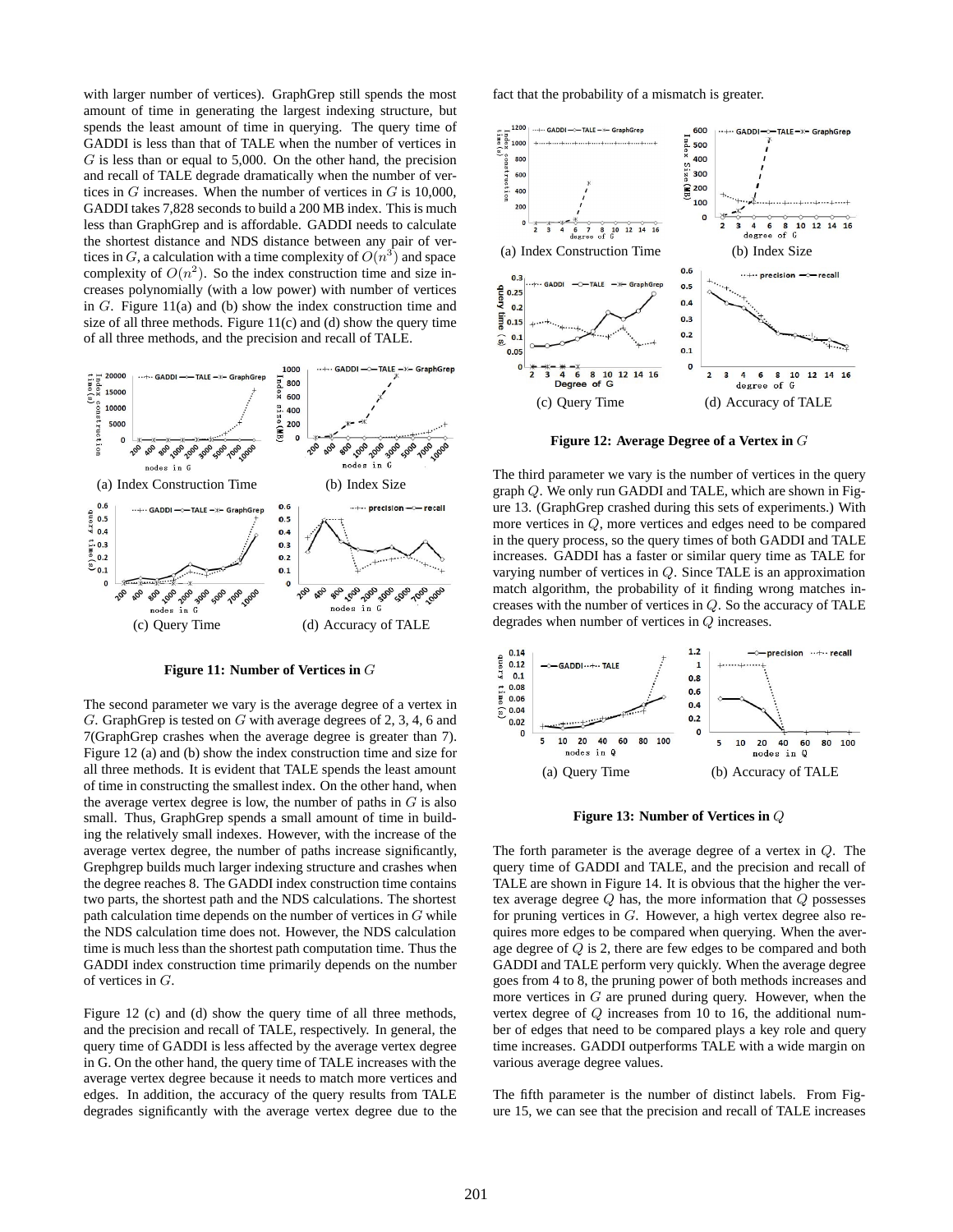![](_page_10_Figure_0.jpeg)

**Figure 14: Average Degree of a Vertex in** Q

with the number of distinct labels. More labels in G increases the pruning power of both GADDI and TALE. Increasing the number of distinct labels reduces the number of candidate matches between any pair of vertices in  $G$  and  $Q$ , which leads to a shorter execution time.

![](_page_10_Figure_3.jpeg)

**Figure 15: Distinct types of labels**

The sixth parameter we vary is the number of matches of  $Q$  in  $G$ . Figure 16 the query time of TALE and GADDI, and the precision and recall of TALE. With more matches in  $G$ , GADDI requires more time to find all the matches. Since TALE only finds some of the matches, the number of matches does not affect the query time of TALE as much as it does for GADDI. On the other hand, the accuracy of TALE degrades since the number of matches TALE finds does not increase with the number of true matches.

![](_page_10_Figure_6.jpeg)

**Figure 16: Number of matches of** Q **in** G

This concludes the results of the experiments we ran on these three methods using various real and synthetic data sets. GraphGrep stores a larger amount of information about the database graph in its index than TALE and GADDI do. Thus, the index size of Graph-Grep increases more quickly with the database graph size (e.g., the number of vertices and average degree of a vertex) while TALE and GADDI maintain a relatively small indexing structure. When the graph is very large, GraphGrep often fails to build the index structure due to running out of space. On the other hand, the query time of GraphGrep is usually shorter when its index can be built. The main difference between TALE and GADDI is in accuracy. TALE is an approximate method which does not find all matches of a pattern correctly while GADDI has no such problem. Thus, if the database graph is relatively small (e.g., a couple thousand vertices and less than ten thousand edges) and index size is not a big concern, then GraphGrep is preferable over the other two methods. On the other hand, if the database graph is very large, e.g., several thousand vertices and tens of thousand edges or more, then GADDI should be deployed.

## **7. CONCLUSION**

In this paper, we have proposed an indexed based graph matching method (GADDI) to find all the matches of any query graph in a single large database graph. GADDI indexes the NDS distance between pairs of neighboring vertices. The NDS distance satisfies the proposed inequality property which is the basis of our pruning method. GADDI achieves high pruning power and its size scales linearly with the number of neighboring vertex pairs. We introduce an innovative graph matching method, which applies a twoway pruning and incorporates a dynamic matching scheme.

With a large set of real and synthetic data sets, we demonstrate that the GADDI approach can outperform the alternative methods both in efficiency and accuracy. Overall, GADDI is a very useful tool of subgraph matching in biological networks.

# **8. ACKNOWLEDGEMENT**

We sincerely thank the authors of GraphGrep for providing their implementation of GraphGrep. This project was partially supported by the grant of NSF0551603 and a Case PRI award.

#### **9. REFERENCES**

- [1] R. Baeza-Yates and B. Ribeiro-Neto. Modern Information Retrieval. New York: ACM Press, Addison-Wesley, 1999.
- [2] B. Berendt, A. Hotho, and G. Stumme. Towards semantic web mining. *Proc. of* ISWC, 2002.
- [3] J. Berg, and M. Lassig, Local graph alignment and motif search in biological networks, PNAS, 2004.
- [4] B. Bringmann, and S. Nijssen: What Is Frequent in a Single Graph? *PAKDD* 2008.
- [5] J. Cheng, Y. Ke, W. Ng, and A. Lu. FG-Index: Towards verification-free query processing on graph databases. *Proc. of SIGMOD*, 2007.
- [6] D. Cook, L. Holder, and S. Djoko. Knowledge discovery from structural data. Journal of Intelligent Information Systems, 1995.
- [7] L. Cordella, P. Foggia, C. Sansone, and M. Vento. A (Sub)Graph Isomorphism Algorithm for Matching Large Graphs. PAMI, 2004.
- [8] T. Dandekar, S. Schuster, B. Snel, M. Huynen, and P. Bork, Pathway alignment : application to the comparative analysis of glycolytic enzymes, Biochem, 1999.
- [9] L. Dehaspe, H. Toivonen, and R. King. Finding frequent substructures in chemical compounds. *Proc. of KDD*, 1998.
- [10] M. Deshpande, M. Kuramochi, G. Karypis. Frequent sub-structure based approaches for classifying chemical compounds. *Proc. of ICDE*, 2003.
- [11] B. Dost, T. Shlomi, N. Gupta, E. Ruppin, V. Bafna, and R. Sharan. QNet: A Tool for Querying Protein Interaction Networks, *Proc. of RECOMB*, 2007.
- [12] M. Fiedler, and C. Borgelt: Subgraph Support in a Single Large Graph. *Proc. of ICDM Workshops*, 2007.
- [13] S. Ghazizadeh, and S. Chawathe. SEuS: Structure extraction using summaries. *Proc. of ICDS*, 2002.
- [14] D. Gibson, R. Kumar, and A. Tomkins. Discovering Large Dense Subgraphs in Massive Graphs, *Proc. of VLDB,* 2005.